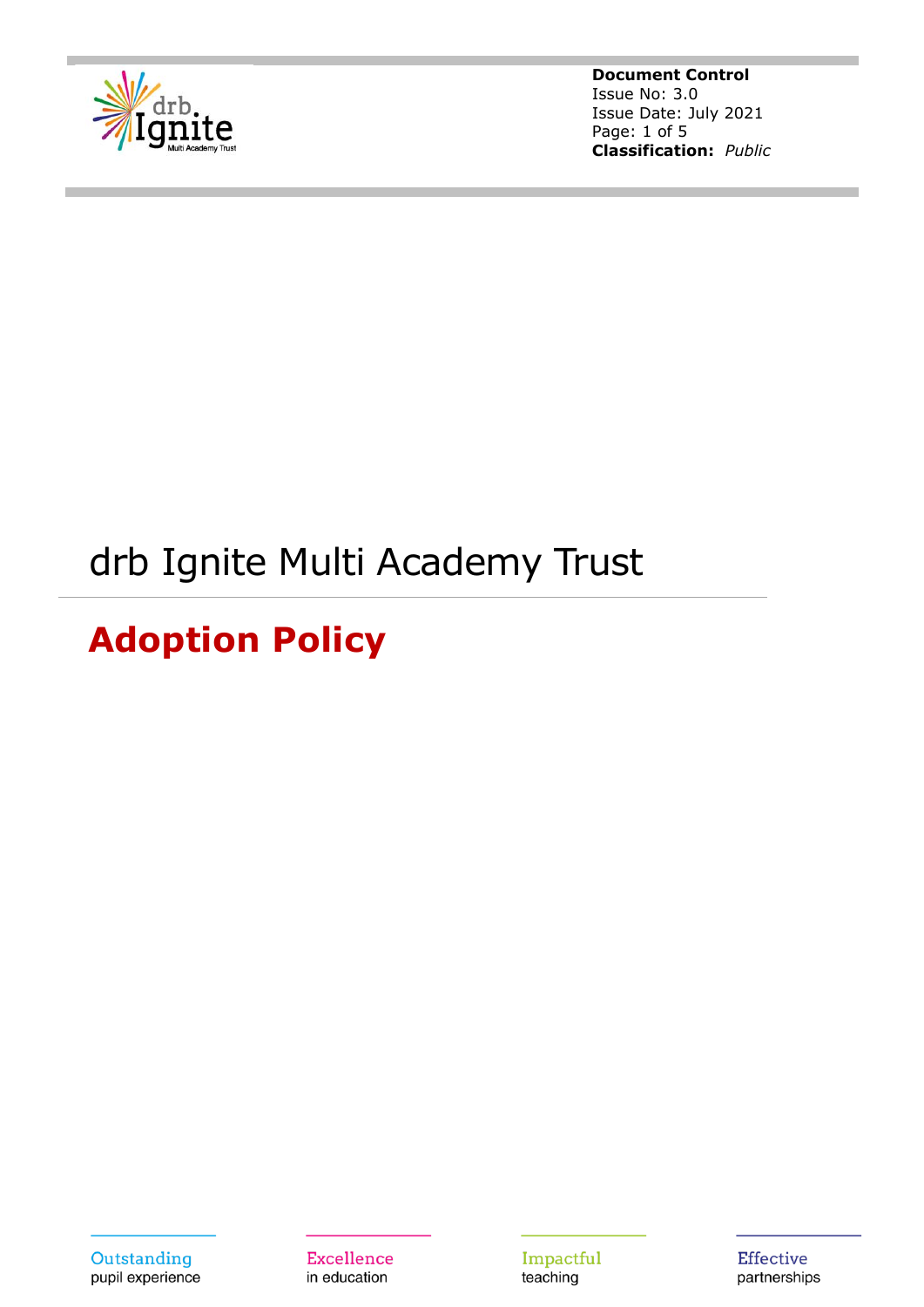

**Document Control** Issue No: 3.0 Issue Date: July 2021 Page: 2 of 5 **Classification:** *Public*

# **Trust vision**

The Trust has been established through a shared belief that lives can be transformed by what goes on in schools. We believe that the process of teaching and learning shapes futures. To this end our vision is to give every child learning experiences that excite them and give them the power to begin to shape their own lives.

*All pupils* achieve *the highest standard of educational outcomes regardless of circumstances or background.*

## **Policy rationale**

The Trust is deeply committed to the promotion of equality of opportunity for all staff and works positively to support staff who are also parents themselves. This Policy demonstrates the commitment of the Trust to support staff who are adoptive parents with the aim of enabling them to manage work and family commitments successfully.

#### **For note:**

The Policy uses the following definitions:

- *Adopter* the person who is eligible for adoption leave and/or pay. This person can be male or female.
- **Partner** the person who is the partner of the adopter. This can be a spouse, civil partner or a partner who is living in an enduring relationship with the adopter and the adopted child.

### **Implementation of statutory requirements**

The Trust works hard to build and sustain a strong track record as a diverse, fair and flexible employer. By doing so, trustees believe the Trust will be able to attract and retain high calibre staff and effectively support their career progression. This is especially important for staff who are adoptive parents. To achieve this, the Trust will ensure it is fully compliant with all adoption legislation

## **Complying with legislation on adoption leave and pay**

- The Trust complies with legislation which entitles staff who are newly adopting a child to:
	- 26 weeks' ordinary adoption leave (OAL)
	- 26 weeks' additional adoption leave (AAL)
	- the right to return to the same job held with the same terms and conditions, unless after additional adoption leave, this is not reasonably practicable.

**Excellence** in education

Impactful teaching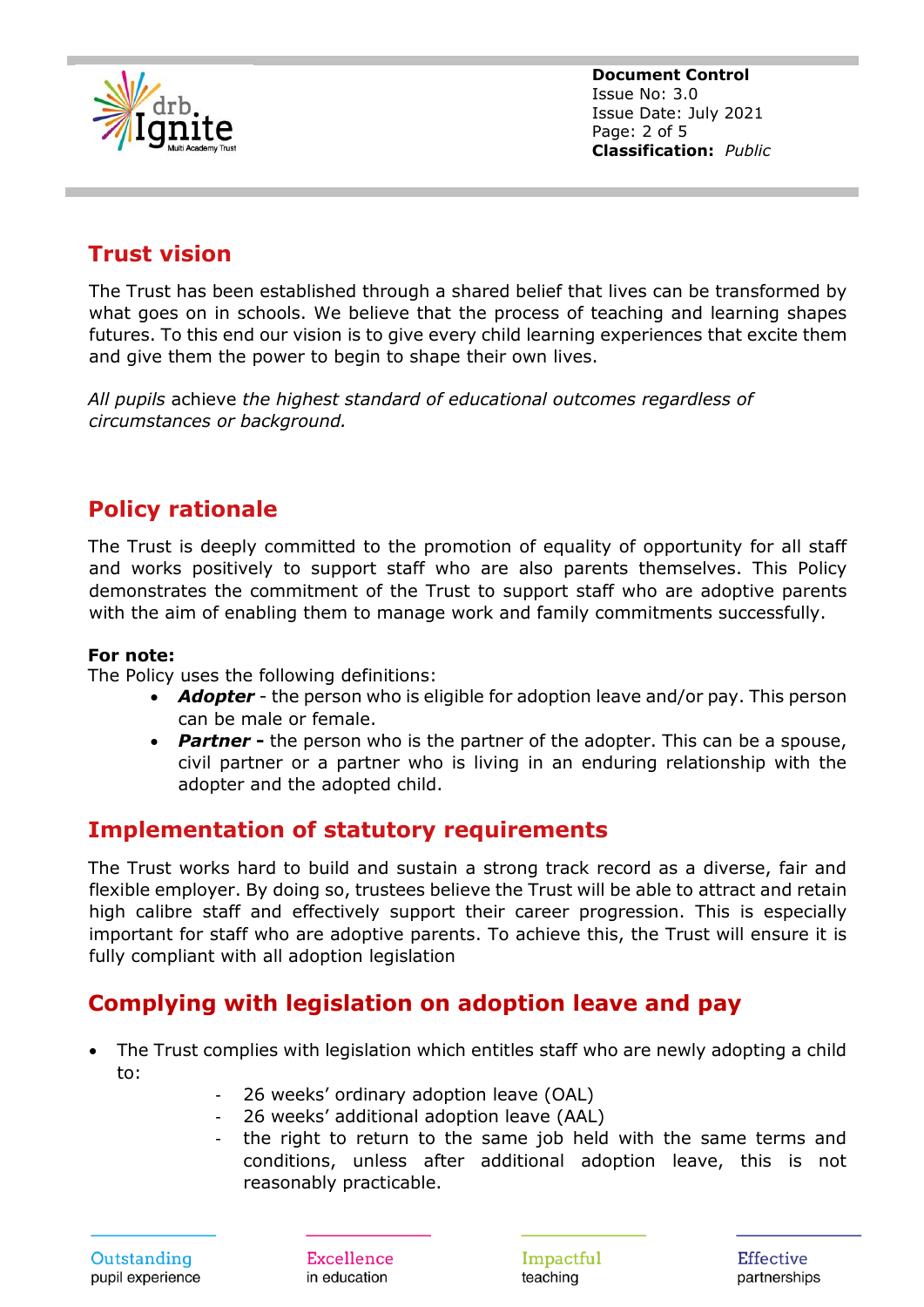

**Document Control** Issue No: 3.0 Issue Date: July 2021 Page: 3 of 5 **Classification:** *Public*

- Most employees will also qualify for *Statutory Adoption Pay (SAP).*
- Entitlement to statutory rights is dependent on the correct implementation of the adoption procedures, as defined by legislation.
- Staff will only be entitled to adoption leave and pay when the child has been newly matched for adoption i.e. this Policy will not apply in circumstances where a stepparent adopts a partner's child.
- From April 2015, adoption leave is available to staff from the first date of their employment. In addition, *Statutory Adoption Pay* will be enhanced to 90% for the first six weeks. Any member of staff in a surrogacy arrangement, who meets the relevant qualifying criteria and who applies for a parental order in relation to a child born under a surrogacy agreement, will also qualify for adoption leave and pay.
- For adoptions within the UK, the earliest a staff member can start their *Ordinary Adoption Leave* is 14 days before the expected date of placement. Once the adoption leave has commenced, there is a compulsory adoption leave period of a minimum of two weeks before a member of staff can return to work.
- For overseas adoptions, it is the position of *HM Revenue and Customs* that the staff member cannot start their adoption leave until the child has entered the UK.

# **Implementing** *Statutory Adoption Pay (SAP)*

The qualification period for *Statutory Adoption Pay* is 26 weeks of continuous service with the Trust ending with the week in which the adopter is notified of having been matched with a child by adoption authorities. This is provided that normal weekly earnings at this point are not less than the lower earnings limit for National Insurance contributions for the eight-week period ending with the week in which the adopter was notified of being matched.

Staff must:

- be on the Trust payroll and earn at least  $£120$  a week in an 8-week period the 'relevant period'
- give the Trust the [correct](https://www.gov.uk/adoption-leave-pay-employees/notice-period) notice
- give the Trust proof of the [adoption](https://www.gov.uk/employers-adoption-pay-leave/proof-of-adoption)

**Excellence** in education

Impactful teaching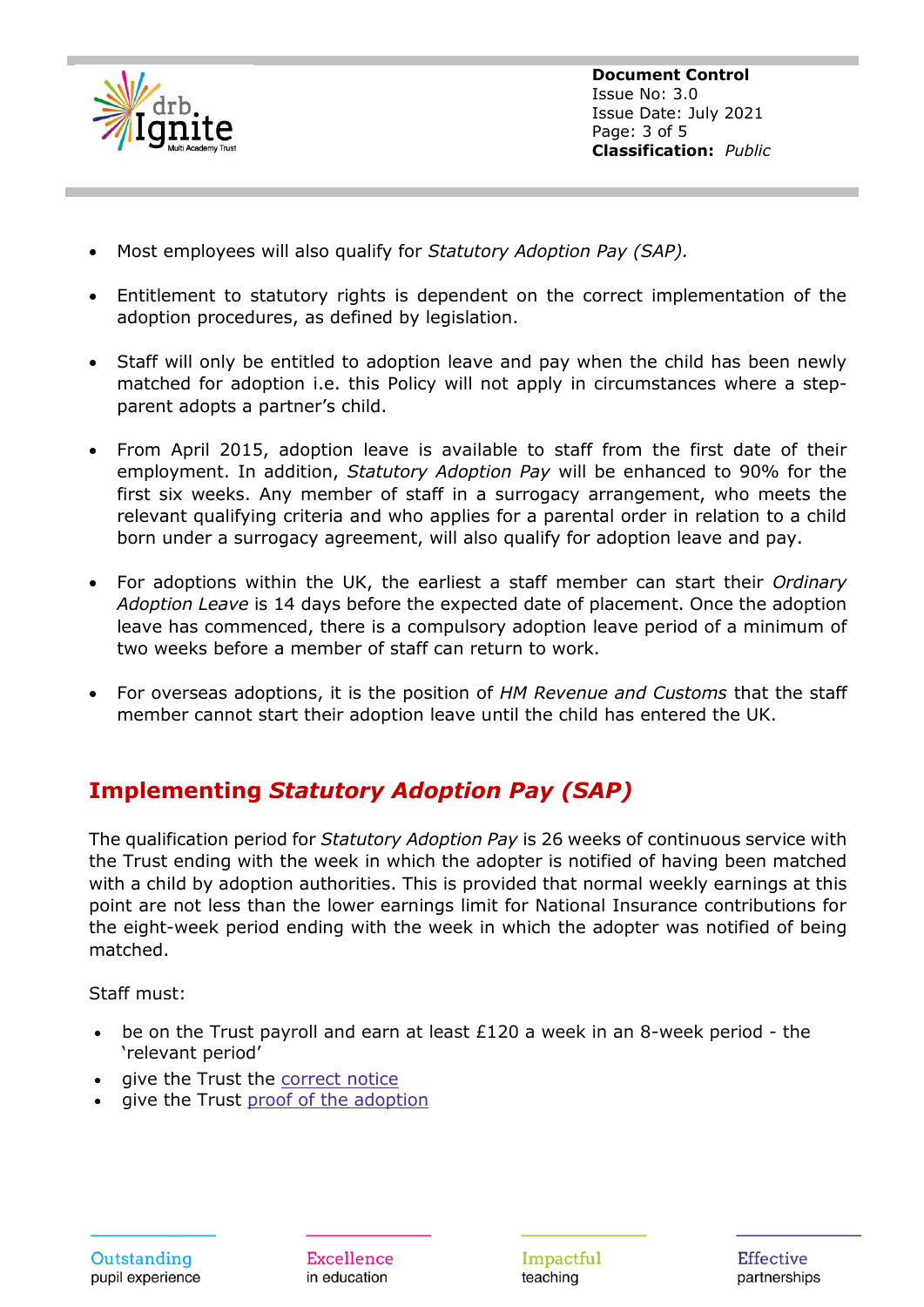

**Document Control** Issue No: 3.0 Issue Date: July 2021 Page: 4 of 5 **Classification:** *Public*

#### **For note:**

More information can be found on: <https://www.gov.uk/national-insurance>

# **Rates of Statutory Adoption Pay**

Statutory Adoption Pay (SAP) for staff is:

- 90% of gross average weekly earnings for the first 6 weeks
- £151.97 a week or 90% of their gross average weekly earnings (whichever is lower) for the next 33 weeks

Tax and National Insurance need to be deducted.

The Trust will calculate a staff member's adoption leave and pay using the: maternity and paternity [calculator.](https://www.gov.uk/maternity-paternity-calculator)

#### **For note:**

Staff who do not qualify for SAP may be able to receive financial support from their adoption agency or local Jobcentre Plus Office. For more information<https://www.gov.uk/employers-adoption-pay-leave>

## **Pay for staff in surrogacy arrangements**

The requirements are the same for staff in surrogacy arrangements, except they must have been continuously employed by the Trust for at least 26 weeks up to any day in the 15th week before the baby is due.

If the Trust ask for it, they must also provide proof that they intend to [become](https://www.gov.uk/employers-adoption-pay-leave/proof-of-adoption) the baby's legal [parent.](https://www.gov.uk/employers-adoption-pay-leave/proof-of-adoption)

## **Who cannot qualify**

Staff will not qualify for either adoption leave or pay if they:

- become a special guardian or kinship carer
- adopt a stepchild or family member
- adopt privately, for example without permission from a UK authority or adoption agency

**Excellence** in education

Impactful teaching